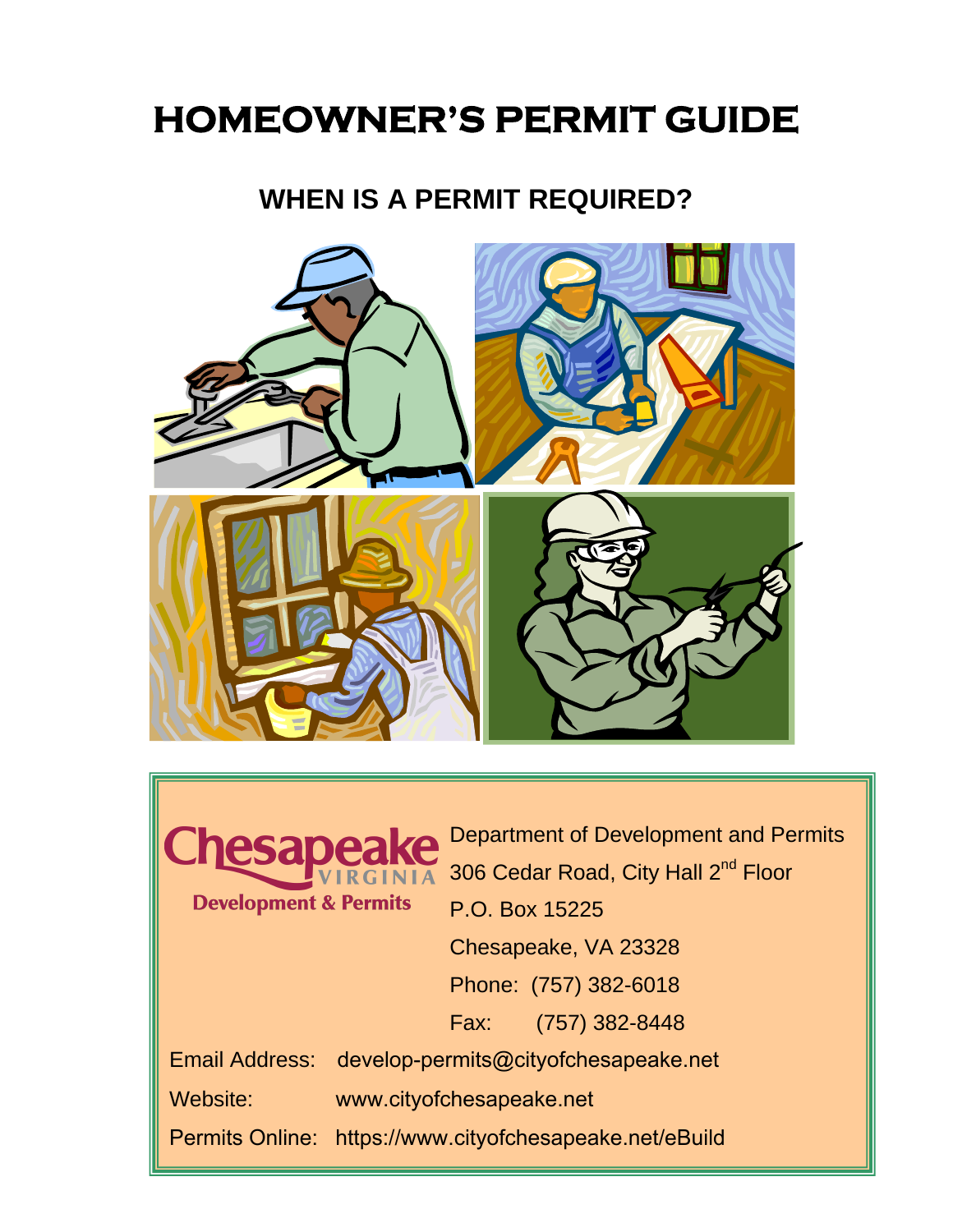This booklet has been prepared as a guide for homeowners. It lists typical jobs that a homeowner might undertake and indicates whether permits or plans (drawings) and/or site plans are required to obtain a permit in the City of Chesapeake.

A homeowner occupying his own dwelling may perform all ordinary repairs and construction work on the dwelling. Ordinary repairs, in most cases, do not require a permit, such as painting, installing carpet and replacing trim. Jobs listed as requiring a permit may be performed after securing a permit from the Department of Development and Permits.

When a permit or the filing of plans is required, the requirement is a matter of state law or city ordinance. Its purpose is to protect you, your family and your neighbors from the effects of the repair or addition(s) which may violate building and/or zoning codes and may cause fire or other hazard to life and property.

It's advisable to speak with a building, plumbing, electrical or mechanical inspector before beginning a project. This will give you a better understanding of the documents required for your project. With some projects, zoning approval may also be involved. For a home occupation permit, please call the Zoning Administration of the Department of Development and Permits at 382-6018.

Permits are issued in the name of the person (or firm) who is going to perform the work.

The projects listed here are grouped into five general categories:

- 1. Accessory building, including sheds
- 2. Home improvement and repair projects
- 3. Appliance repairs
- 4. Appliance installations
- 5. Miscellaneous

The symbols in the permit column indicate what type of permit, if any, are required.

| $N = Not required$<br>$G = need gas permit$ | $B = need building permit$<br>$M = need mechanical$ permit | $E$ = need electrical permit<br>$P = need$ plumbing permit |
|---------------------------------------------|------------------------------------------------------------|------------------------------------------------------------|
|                                             |                                                            |                                                            |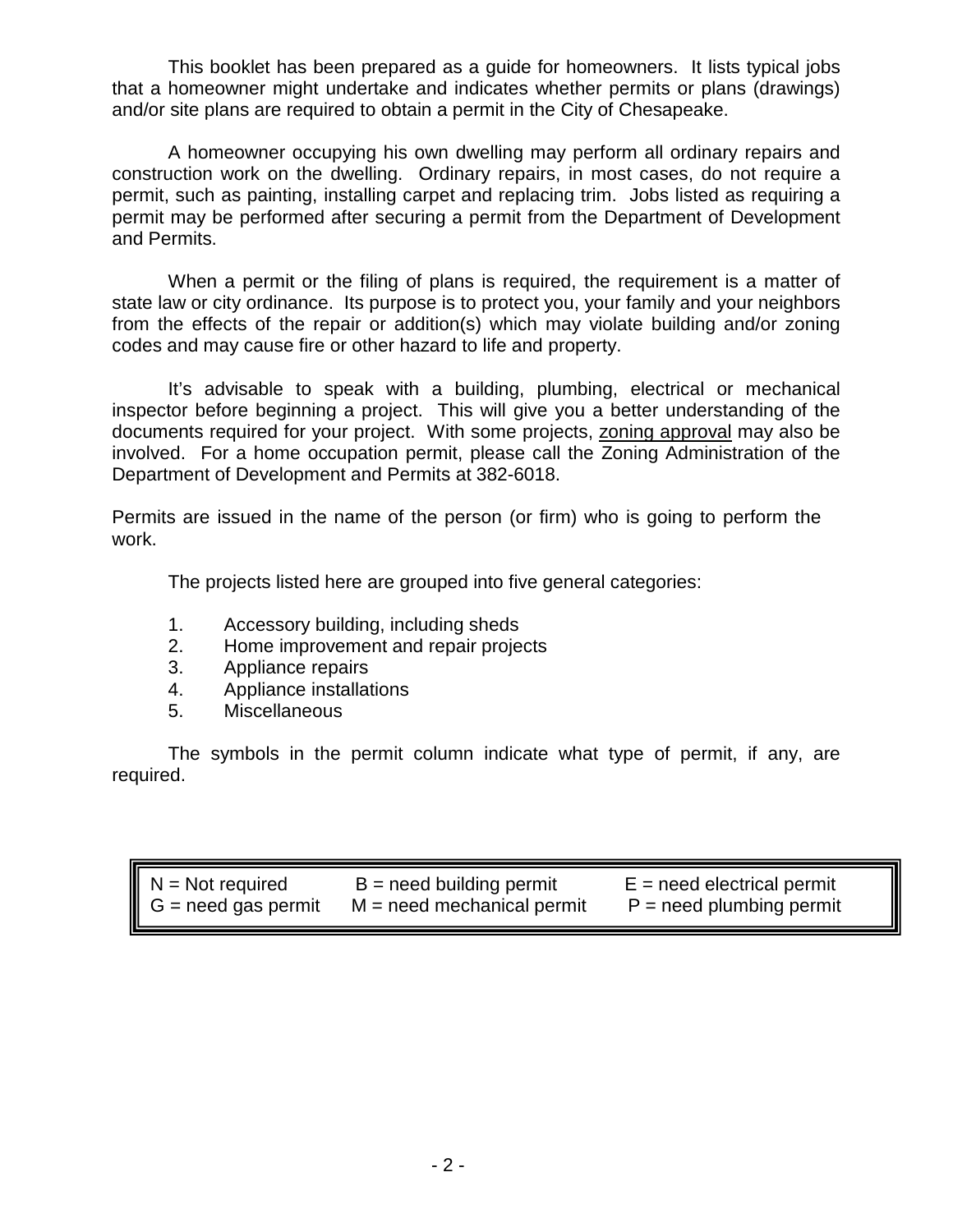If you have any questions about requirements for plans or permits for homeowner repairs which this booklet does not answer, please call (757) 382-6018 or between 8:00 a.m. and 5:00 p.m., Monday through Friday.

You may draw your own plans for most projects, with the exception of your property site plan. For buildings, the plans must include the structure's use, footing details, wall sections, and elevations including the size and location of all doors and windows. In some cases, a sketch may be necessary for electrical, plumbing and mechanical repairs and installations. Health Department approval may also be required for dwellings with septic tank systems or wells. These are **minimum** requirements used for homeowner projects. The department also has brochures available concerning various projects which you may find helpful.

#### This guide covers many projects a homeowner may undertake, **but is not meant to be all inclusive. Some repairs may require permits and inspections depending on the extent of the repairs.**

This permit guide is for residential use. Permits are not required for replacement projects, such as: replacement (same for same) of plumbing and electrical fixtures, fixtures fittings, appurtenances, plumbing and electrical appliances; fans, humidifiers, dehumidifiers, air cleaners and similar mechanical equipment, windows and doors with that of similar capacity in the same location in Use Group R-2 (four stories or less), R-3, R-4, and R-5. **However, the replacement of any gas or oil equipment and/or appliance (same for same) requires a mechanical permit. The equipment and/or appliance could be a range, water heater, gas logs, etc.** There may be situations when additional permits are required.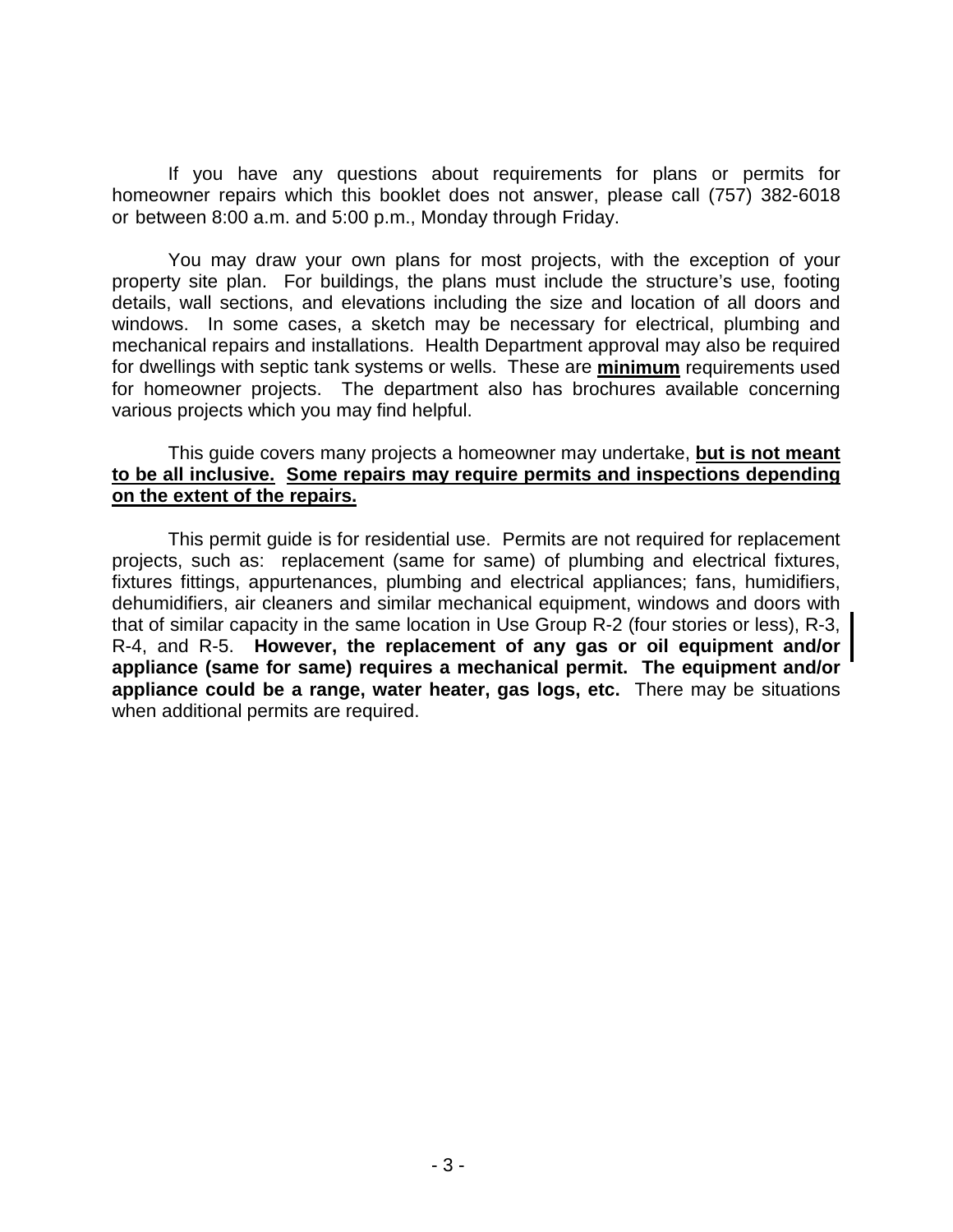### **GENERAL INFORMATION**

The Department of Development and Permits includes the following divisions:

Development Engineering and Development Construction: (757) 382-6101

Plans Review, Code Compliance- Building, Electrical, Mechanical/Gas, Plumbing or Zoning Administration - (757) 382-6018

Staff is available to help you between 8:00 a.m. and 5:00 p.m. Monday -

Friday Construction Inspectors are in the office between 7:30 a.m. and 8:30

a.m. only.

| Permits Online:        | https://www.cityofchesapeake.net/eBuild                                                                                                                                                                                                                     |
|------------------------|-------------------------------------------------------------------------------------------------------------------------------------------------------------------------------------------------------------------------------------------------------------|
| Location:              | 306 Cedar Road<br>City Hall, 2 <sup>ND</sup> Floor<br>Chesapeake, VA 23322                                                                                                                                                                                  |
| <b>Business Hours:</b> | $8:00$ a.m. to $5:00$ p.m.<br>Monday through Friday                                                                                                                                                                                                         |
| Telephone:             | Direct to Office 382-6018<br><b>Fax Machine 382-8448</b>                                                                                                                                                                                                    |
| Drop Box:              | Used for all mail-in permits, site plans, permit applications and<br>other information.<br>City Hall Building opens at 7:00 a.m.<br>Drop box located immediately outside front entrance door to<br>Development and Permits Department for your convenience. |
| Mail-in                | Plumbing, mechanical/gas, and electrical permits can be mailed<br>to<br>Department of Development and Permits<br><b>Permit Processing</b><br>P.O. Box 15225<br>Chesapeake, VA 23328                                                                         |
| Fax                    | You may fax your permit application along with the Authorization for<br><b>Credit Card Payment.</b>                                                                                                                                                         |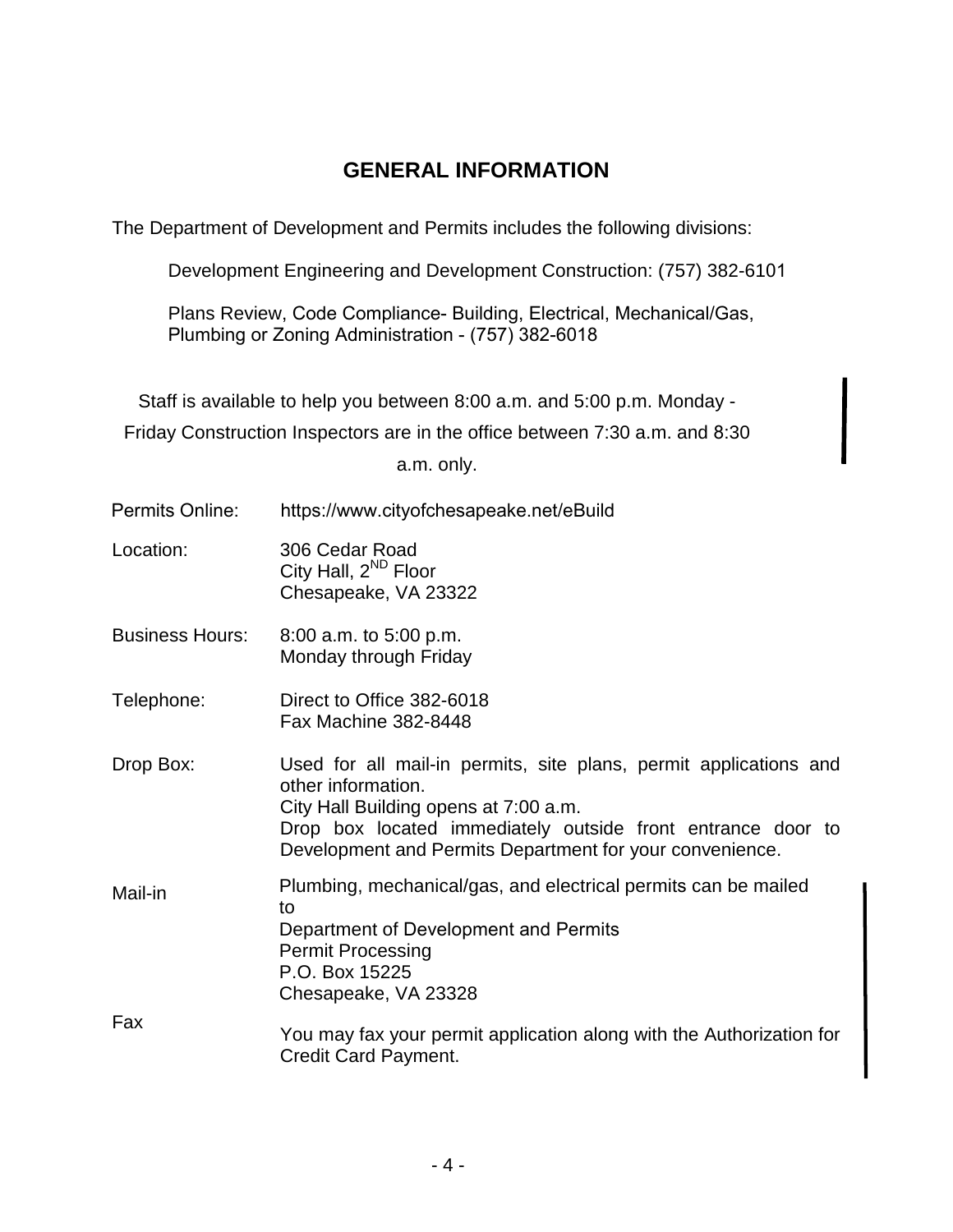Application for Permits are available on line for fill-in and print [http://www.cityofchesapeake.net/services/depart/develop-permits/inspect/forms](http://www.cityofchesapeake.net/services/depart/develop-permits/inspect/forms-permits.shtml)[permits.shtml](http://www.cityofchesapeake.net/services/depart/develop-permits/inspect/forms-permits.shtml)

The City of Chesapeake, Development and Permits Department's fees may be paid by check made payable to the City of Chesapeake, cash, debit or Discover Credit Card. There is a 2.55% service charge for the use of a card.

The most efficient manner to schedule an inspection is via our eBUILD system at www.cityofchesapeake.net/ebuild.

You may also call to schedule your inspection with the Customer [Contact](mailto:develop-permits@cityofchesapeake.net)  [Center at \(757\) 382-CITY \(](mailto:develop-permits@cityofchesapeake.net)2489). When calling to schedule an inspection, please provide the permit number, address, and type of inspection.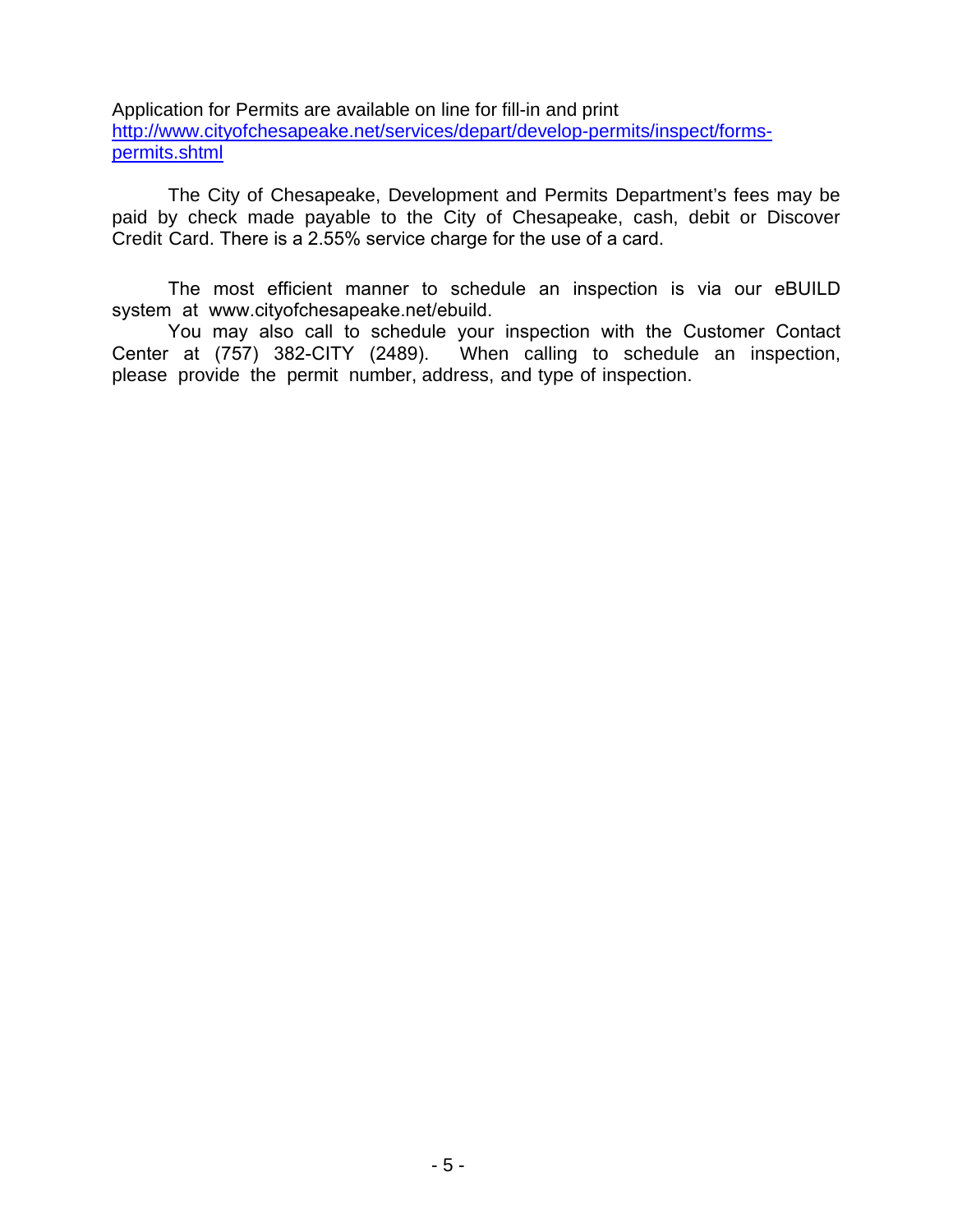<u>Personal proposed by the proposed by the proposed by the proposed by the proposed by the proposed by the proposed by the proposed by the proposed by the proposed by the proposed by  $P$ </u>

N = Not required B = need building permit B = need electrical permit

 $G$  = need gas permit  $M$  = need mechanical permit  $P$  = need plumbing permit

#### **1. ACCESSORY BUILDING & STRUCTURES ZONING APPROVAL IS REQUIRED PERMITS PLANS**

| <b><i>LUNING AFFROVAL IS REQUIRED</i></b>             | <b>FLNMID</b> | <b>FLAND</b> |
|-------------------------------------------------------|---------------|--------------|
| All sheds or accessory buildings (Site Plan required) |               |              |
| All fences (Site Plan required)                       |               |              |
| Build a carport (Site Plan required)                  |               |              |
| Erect farm building (Site Plan required)              |               |              |
|                                                       |               |              |

#### **2. HOME IMPROVEMENT & REPAIR PROJECTS**

|                                                                             | <b>PERMITS</b> | <b>PLANS</b>            |
|-----------------------------------------------------------------------------|----------------|-------------------------|
| Install gutters                                                             | N              | N                       |
| Install exterior siding                                                     | N              | N                       |
| Paint                                                                       | N              | N                       |
| Replacing roof                                                              | N              | $\mathsf{N}$            |
| Patching roof < 100 sq. ft.                                                 | N              | N                       |
| Install rugs                                                                | N              | N                       |
| <b>Install insulation</b>                                                   | N              | N                       |
| Repairing and lining closets                                                | N              | N                       |
| Panel interior existing walls                                               | B              | Ÿ                       |
| Put up partitions and finish rec. room                                      | B              | Y                       |
| Install prefabricated fireplace (Manufacturer's spec. required at the site) | M              | Y                       |
| Build masonry chimneys for stove                                            | B              | $\overline{\mathsf{Y}}$ |
| <b>Building masonry fireplace</b>                                           | B              | Y                       |
| Construct an entranceway into a basement                                    | $\overline{B}$ | Ÿ                       |
| Construct, dig or enlarge a basement under existing dwelling                | $\overline{B}$ | $\overline{\mathsf{Y}}$ |
| Minor porch repairs (screen, patch concrete)                                | N              | N                       |
| Concrete patio on grade, no roof                                            | N              | N                       |
| Put up canvas, wood or metal patio cover (site plan required)               | B              | Y                       |
| Screen in only, an existing porch (if roofed)                               | N              | N                       |
| Enclose carport (site plan may be required)                                 | B              | Ÿ                       |
| Build or replace porch or deck (site plan required)                         | B              | Y                       |
| Minor repairs to steps                                                      | N              | N                       |
| Relocate stairs (interior)                                                  | B              | Y                       |
| Install attic pull-down stairs                                              | B              | Ÿ                       |
| Build dormers                                                               | $\overline{B}$ | Ÿ                       |
| Install or replace kitchen cabinets                                         | N              | N                       |
| Fill-in space between kitchen cabinets and ceiling                          | N              | N                       |
| Add/increase width of an existing window or door                            | B              | N                       |
| Add or remove/replace drywall on exterior walls                             | B              | N                       |
| Remove and replace insulation                                               | B              | N                       |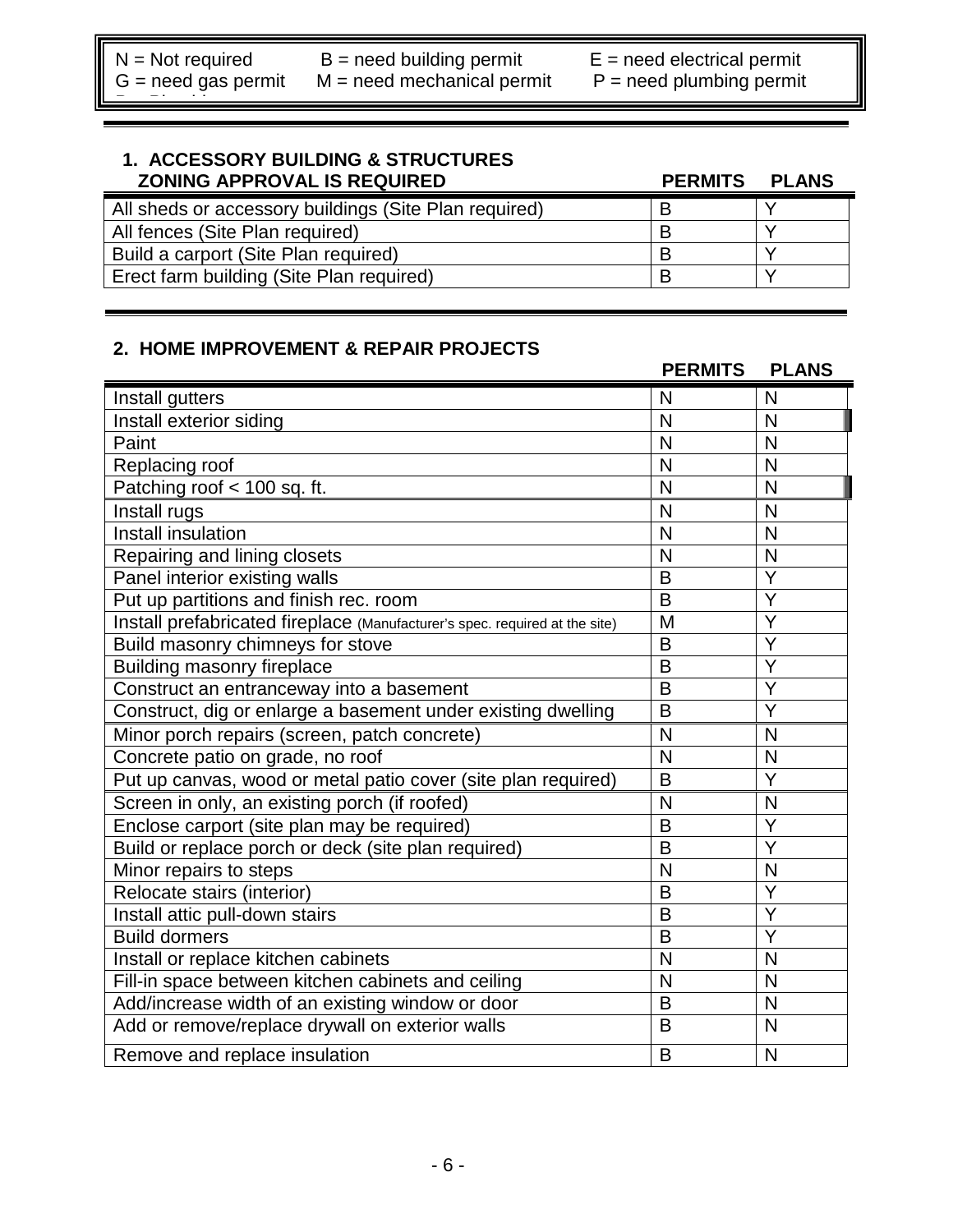#### **3. HOME IMVPROVEMENT (PLUMBING)**

| Install or replace sink in the same location                               | N              | N            |
|----------------------------------------------------------------------------|----------------|--------------|
| Install or replace sink in different location                              | P              | N            |
| Install or replace toilet in the same location                             | N              | N            |
| Install or replace toilet in different location                            | P              | N            |
| Repair leak in water closet                                                | N              | N            |
| Replace water closet (same for same)                                       | N              | N            |
| Replace water faucet                                                       | N              | N            |
| Install sump pump                                                          | E, P           | N            |
| Install clean-out in building sewer                                        | P              | N            |
| Unplug a sewer                                                             | N              | N            |
| Repair leak in outside underground water pipe                              | P              | N            |
| Thaw frozen pipes                                                          | N              | N            |
| Repair leak in gas pipe                                                    | G              | N            |
| Repair leak in water pipe                                                  | N              | N            |
| 4. HOME IMPROVEMENT (ELECTRICAL)                                           | <b>PERMITS</b> | <b>PLANS</b> |
| Replace switch/outlet plates                                               | N              | N            |
| Replace outlet plates                                                      | N              | N            |
| Replace junction box covers                                                | N              | N            |
| Replace electrical wiring                                                  | E              | N            |
|                                                                            |                |              |
| <b>Relocating switches</b>                                                 | E              | N            |
| <b>Relocating outlets</b>                                                  | E              | N            |
| <b>Relocating lighting fixtures</b>                                        | E              | N            |
| Relocating sub panels                                                      | E              | N            |
| Relocating panel box or changing service                                   | E              | N            |
| Installing smoke detectors (wired in)                                      | E              | N            |
| Installing smoke detectors (plug in)                                       | N              | N            |
| Installing smoke detectors (battery operated)                              | N              | N            |
| Replace outlets                                                            | N              | N            |
| Replace light fixtures with same style fixture and equivalent              | N              | N            |
| wattage                                                                    |                |              |
| Replace light fixtures with different style fixture and/or more<br>wattage | Е              | N            |
| Replace circuit breakers (plug type only)                                  | N              | N            |
| Replace fuses                                                              | N              | N            |
| 5. APPLIANCES - REPAIRS                                                    | <b>PERMITS</b> | <b>PLANS</b> |

Ξ

| Repair dishwasher                       |      | N |
|-----------------------------------------|------|---|
| Repair garbage disposal (same for same) |      |   |
| Repair electric range                   |      | N |
| Repair oven                             |      | N |
| Repair water heater                     |      |   |
| Repair garbage compactors               |      |   |
| Replace or install gas logs             | M, G |   |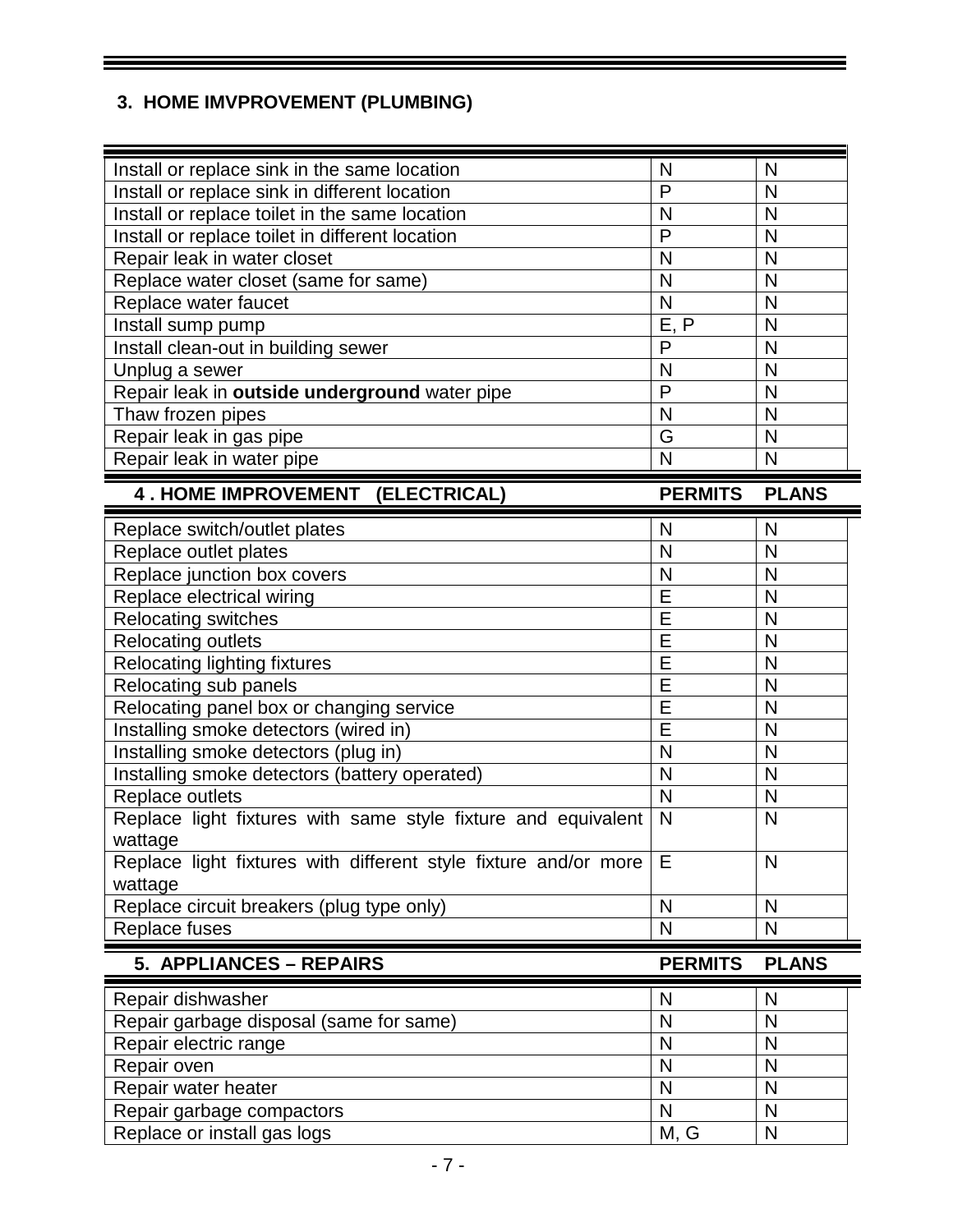| 5. APPLIANCES - REPAIRS (cont.)                              | PERMITS PLANS  |              |
|--------------------------------------------------------------|----------------|--------------|
|                                                              |                |              |
| Repair well water pump                                       | N              | N            |
| Repair humidifier                                            | N              | N            |
| Repair boiler                                                | N              | $\mathsf{N}$ |
| Replace warm air heating equipment (gas, oil, etc. - heat    | M              | M            |
| exchanger)                                                   |                |              |
| Repair portable heating appliance                            | N              | N            |
| Repair portable ventilating equipment                        | N              | N            |
| Repair portable cooling unit                                 | N              | N            |
| Repair electronic air cleaner                                | N              | N            |
| Repair attic fan                                             | N              | N            |
| Repair oil furnace                                           | N              | N            |
| Repair gas furnace                                           | N              | N            |
| Repair electric furnace                                      | N              | $\mathsf{N}$ |
| *If additional wiring required, permit may be necessary      |                |              |
| <b>6. APPLIANCE INSTALLATIONS</b>                            | <b>PERMITS</b> | <b>PLAN</b>  |
| Install dishwasher (not portable)                            | E, P           | N            |
| Replace dishwasher (no additional plumbing or electric)      | N              | N            |
| Install garbage disposal                                     | P              | N            |
| Replace garbage disposal (same for same)                     | N              | N            |
| Install new electric range                                   | E              | N            |
| Replace electric range (same for same)                       | N              | N            |
| Install gas range                                            | G              | N            |
| Replace gas range (same for same) no change from original    | N              | N            |
| Install electric oven                                        | E              | N            |
| Replace electric oven (same for same)                        | N              | N            |
| Install gas oven                                             | G              | N            |
| Replace gas oven (same for same) no change from original     | N              | N            |
| Install electric water heater                                | E, P           | N            |
| Replace electric water heater (same for same)                | N              | N            |
| Install gas water heater                                     | G, P, M        | $\mathsf{N}$ |
| Replace gas water heater (same for same)                     | M              | N            |
| Install garbage compactors                                   | E              | N            |
| Replace garbage compactors                                   | N              | N            |
| Install electric air conditioning                            | Ε,<br>M        | N            |
| Replace electric air conditioning (same for same)            | N              | N            |
| Install gas air conditioning                                 | G, M, E        | N            |
| Replace gas air conditioning (same for same)                 | M              | $\mathsf{N}$ |
| Install heat pump - outside unit required site plan approval | E, M           | N            |
| Replace heat pump                                            | N              | N            |
| Install radiant heat                                         | E              | N            |
| Replace radiant heat                                         | N              | N            |
| Install well water pump                                      | E              | N            |
| Replace well water pump                                      | N              | N            |
| Install humidifier                                           | E, P, M        | N            |
| Replace humidifier (same for same)                           | N              | $\mathsf{N}$ |